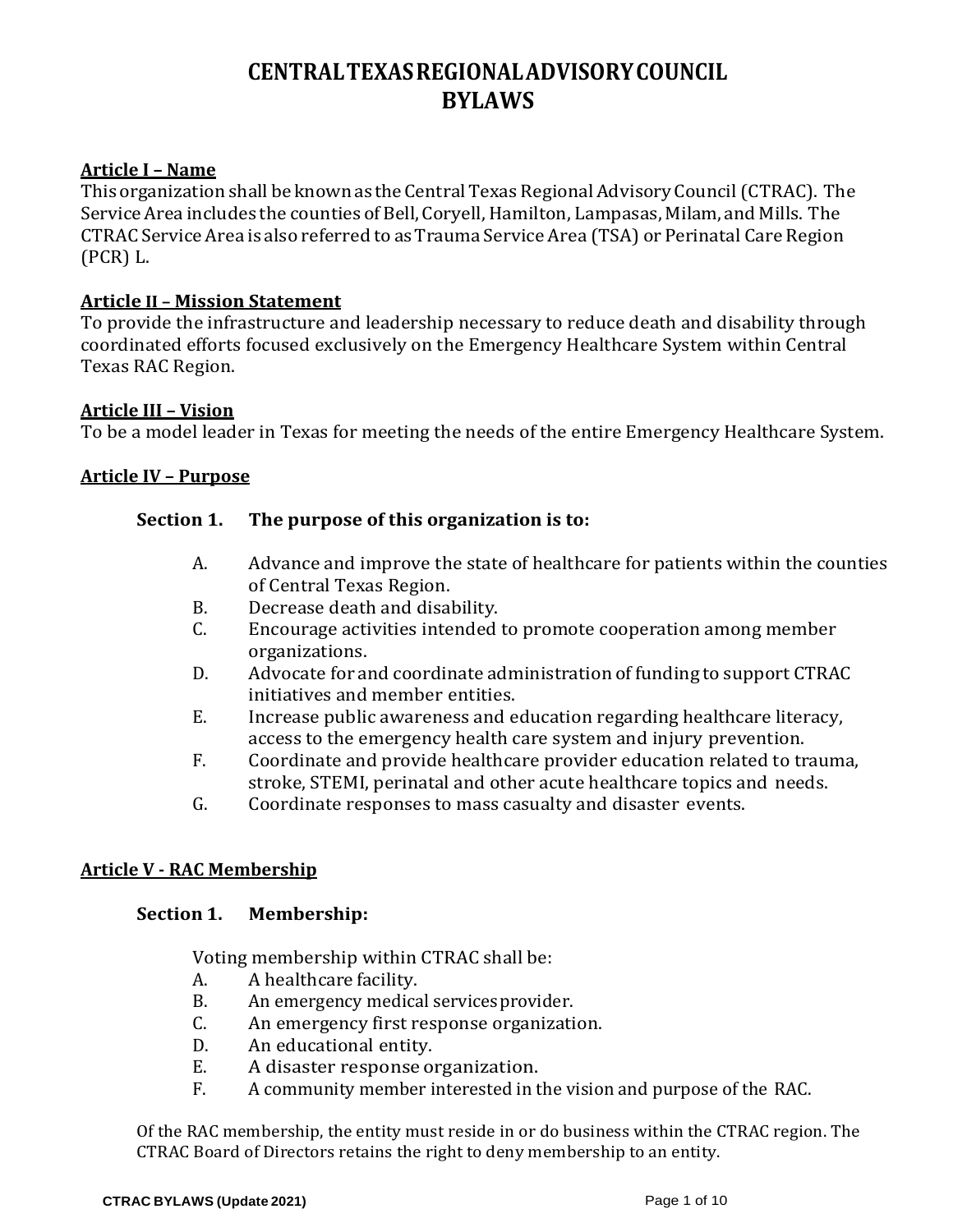## **Section 2. Member Voting:**

Member entities will have one primary and one secondary representative designated to voteontheirbehalfattheGeneralAssemblymeetings.Theprimaryandsecondary representativesmust be affiliated with the member entity they are representing.

Either the primary or the secondary representative may cast that entity's vote. Each entity will provide the above information on the Membership Form in accordance with the Membership Policy.

## **Section 3. Active Members and Participation in the RAC:**

- A. A member entity must complete a Member Information Form annually.<br>B. A member entity must pay annual CTRAC membership dues to CTRAC. Due
- B. A member entity must pay annual CTRAC membership dues to CTRAC. Dues will be assessed after approval by the board of directors and ratification by the General assembly in accordance with CTRAC Dues Policy.
- C. Each member entity will participate in an annual Regional Needs Assessment each year.
- D. Exceptions to the above requirements may be considered by the Board on an individual basis. An entity seeking such an exception must submit, in writing to the RAC Board, a request for the exception and provide documentation to support the request.
- E. A listing of membership and any current policies may be obtained from RAC Staff.

## **Article VI - The Board of Directors**

## **Section 1 The Board of Directors shall consist of the following:**

#### **CTRAC Executive Committee**

- 1. Chair<br>2. Vice C
- 2. Vice Chair<br>3. Secretary
- 3. Secretary<br>4. Treasurer
- 4. Treasurer<br>5. Immediate
- 5. Immediate Past Chair

#### **Committee Representatives**

- 6. EMS Operations Committee
- 7. Healthcare Coalition Emergency Preparedness & Response Committee
- 8. Trauma Systems Committee<br>9. Cardiac Committee
- 9. Cardiac Committee<br>10. Stroke Committee
- 10. Stroke Committee<br>11. Perinatal Committe
- 11. Perinatal Committee

#### **Other Representatives**

- 12. Medical Advisory Committee<br>13. Trauma Program Represent
- 13. Trauma Program Representative<br>14. Lead Pediatric Facility Representa
- 14. Lead Pediatric Facility Representative<br>15. Military Facility Representative
- 15. Military Facility Representative<br>16. Rural Area At-large
- 16. Rural Area At-large<br>17. Physician At-large
- Physician At-large

#### **CTRAC BYLAWS (Update 2021)** Page 2 of 10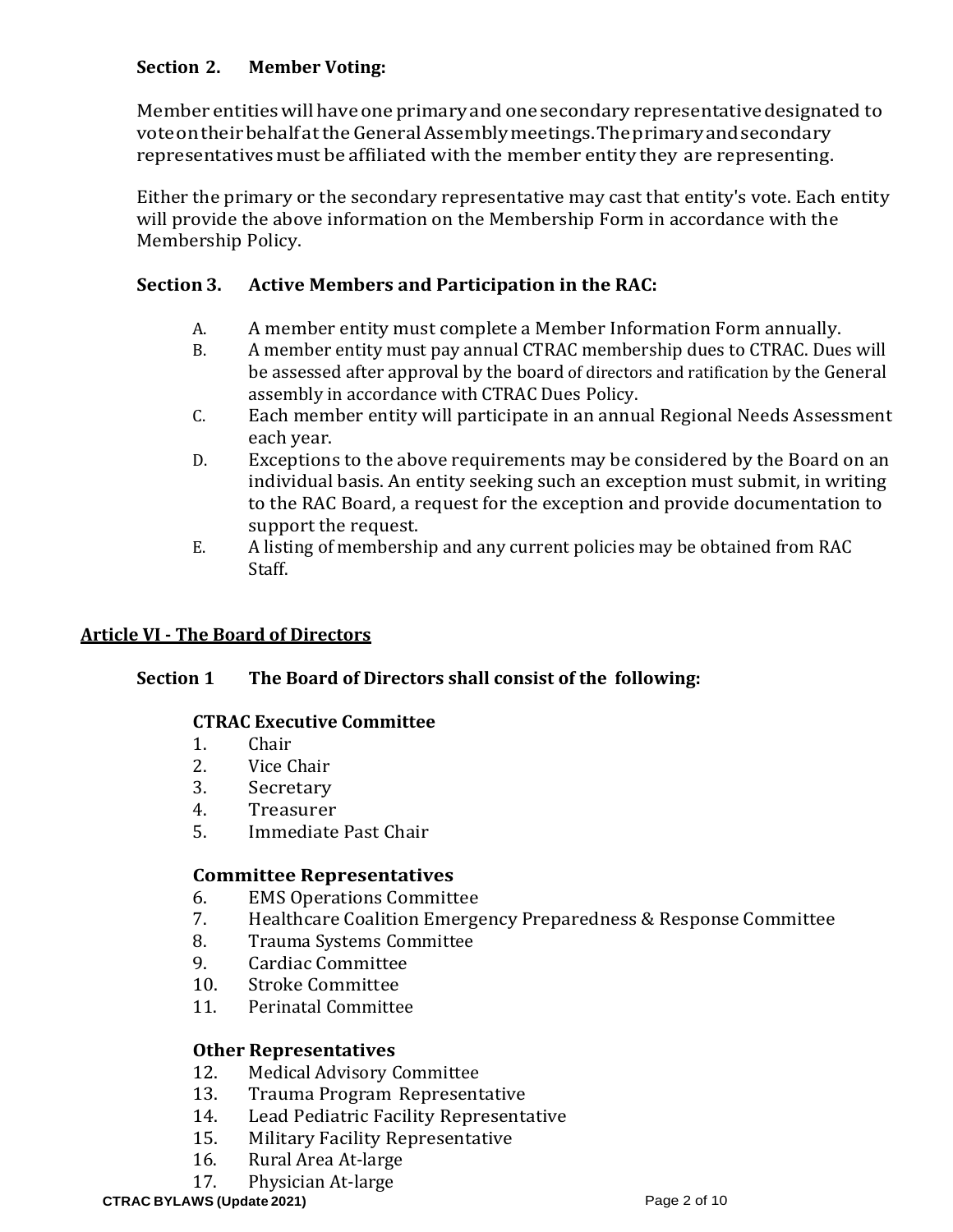## 18. Community At-large

## **Section 2 Quorum**:

51% of the seated Board shall constitute a quorum for the purpose of transacting any business of CTRAC.

## **Section 3 Meetings:**

The Board of Directors should hold at least ten (10) meetings per year. Additional meetings will be scheduled as needed. The Chair may call a special meeting at any time with a 72-hour advance notice to the Board of Directors. This notice may be sent by the Chair or his/her designee electronically. A Board Meeting shall not commence if the Chair or the Vice Chair is not present to conduct the meeting.

## **Section 4 Attendance:**

Meetings may be held in person or virtually. Members must physically attend 80% of in person meetings and have a total meeting attendance average of 80%.

Exceptions to the above requirements may be considered by the Board on an individual basis. A member seeking such an exception must submit, in writing, a request for the exception and provide documentation to support the request.

## **Section 5 Board of Directors Qualifications:**

- A. Any person elected or appointed to the Board of Director must be from an entity that is a member and in good-standing.
- B. All Board of Directors must live and/or work in the Central Texas Region.<br>C. Executive Committee members must participate in the RAC personally for
- Executive Committee members must participate in the RAC personally for a minimum of two (2) years.
- D. *Committee Representatives* will benominated by their respective committee in 4th quarter of the appropriate year.
- E. The *Other Representatives* will be nominated by the General Assembly in the 3rd quarter of the appropriate year for election in 4<sup>th</sup> quarter of that year unless noted differently below.
	- The *Trauma Program Representative* will be currently employed by a designated Trauma Center in TSA L. If the Lead Trauma Center is not represented on the Board of Directors, then this position will be appointed by the Lead Trauma Center Chief MedicalOfficer.
	- The *Lead Pediatric Facility Representative* will be appointed by the Chief Medical Officer of the Lead Pediatric Facility.
	- The *Military Facility Representative*will be appointed by the Carl R Darnall Army Medical Center and should be clinical active dutywhenever possible.
	- The*RuralAreaAt-large*positionwillbefilledbysomeonethatprovides healthcare in a rural county/setting.
	- The *Physician At-large* position must actively practice and/or live in the Central Texas Region.
	- The *Community At-large* position will be filled by a person that is not tiedto healthcare and shall represent the public.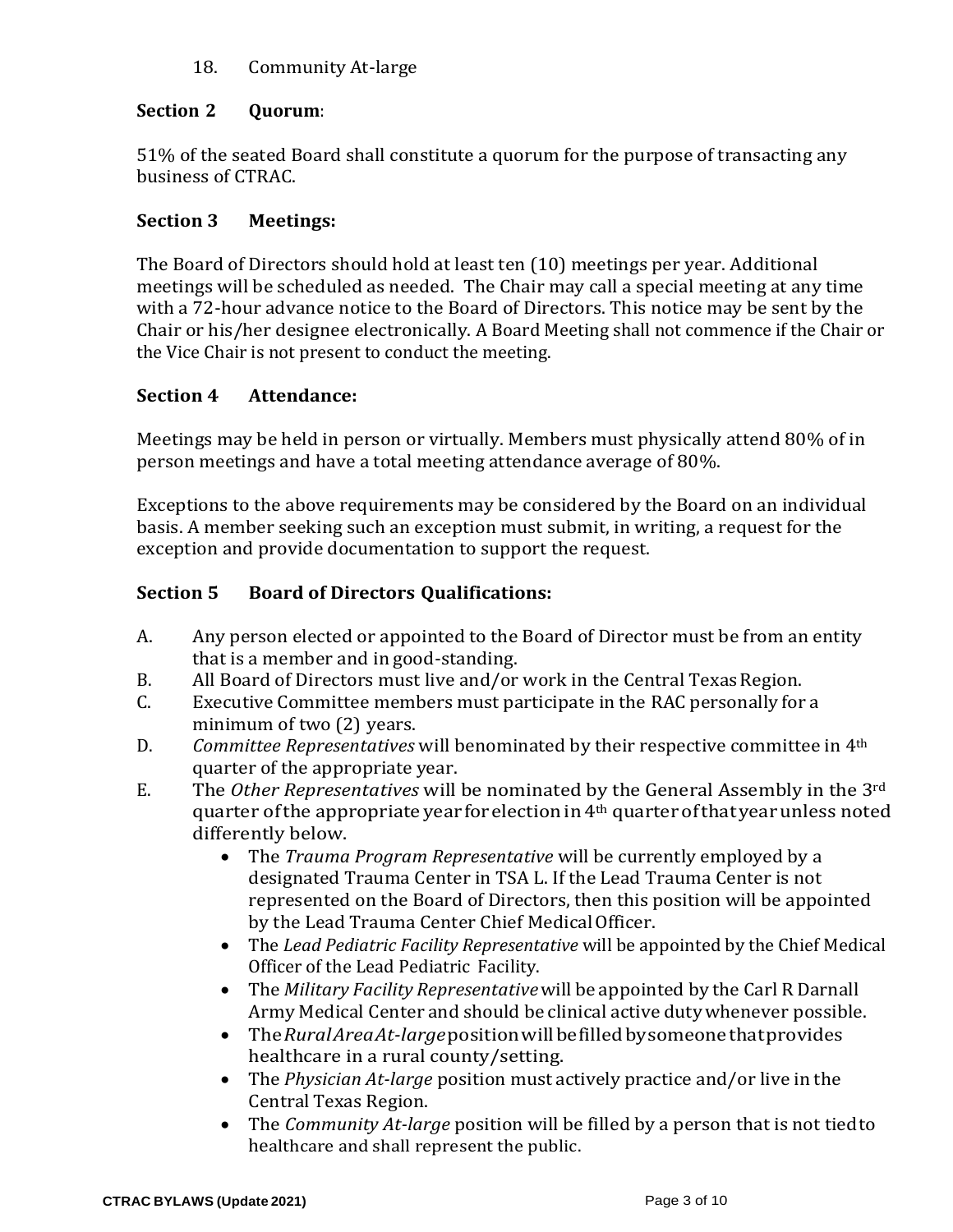## **Section 6 Resignation/Succession:**

A Board Member who does not comply with assigned responsibilities may be relieved of office by a majority vote of the Board. Appointment of a replacement shall be made by the Chair with a majority vote of the Board present at the meeting.

Anyvacanciesshallbeappointedforthe balanceofthe unexpiredtermbythe Chair with approval by a majority vote of the Board. The Board Member who serves the unexpired term will beeligible for reappointment twice. If noonewishes to serve, the Board may approve additional terms with a majority vote of those present at meeting.

If Executive Committee member, Chair will appoint vacated position with majority approval of the Board present at that meeting. The appointment must be all qualifications noted in Section 5 of this Article.

If the Chair resigns or is removed from office prior to the term expiration,theViceChair willimmediatelysucceedtheresigned/removedChairwith majority approval of the Board present at that meeting.

If the Vice Chair does not feel they are ready to assume the Chair position, the Board may (1) ask the current Chair to remain for a specified time frame or (2) appoint a Chair from a Past Chair, previous RAC Executive Director, or a Corporate Healthcare Leader from within the Region by majority vote of the Board present at that meeting.

#### **Section 7 Elections:**

Elections shall be held in the  $4<sup>th</sup>$  quarter of each calendar year. Terms shall begin the following January.

To provide continuity of representation on the CTRAC Board of Directors:

- A. The Chair serves a 2-year term. Upon completion of that term, the Chair will move to the Immediate Past Chair position for a minimum of one year.
- B. The Vice Chair is elected to a 2-year term in odd numbered years after which the Vice Chair becomes Chair.
- C. The Secretary and Treasurer shall serve 2-year terms. The Secretary will be elected on the odd years and the Treasurer will be elected on the even years.
- D. The Committee and Other Representatives will be elected to the Board an odd or evenyearsbasedonthe number listed inArticleVI,Section1foreach position. These positions shall serve 2-year terms.

#### **Section 8**

The Board of Directors shall develop and maintain policy statements that guide the functioning of the RAC. A policy shall receive final approval of the Board with a majority vote of those members present.

#### **Section 9**

The Board of Directors shall develop and maintain policy statements that guide the functioning of the RAC. A policy shall receive final approval of the Board with a majority vote of those members present.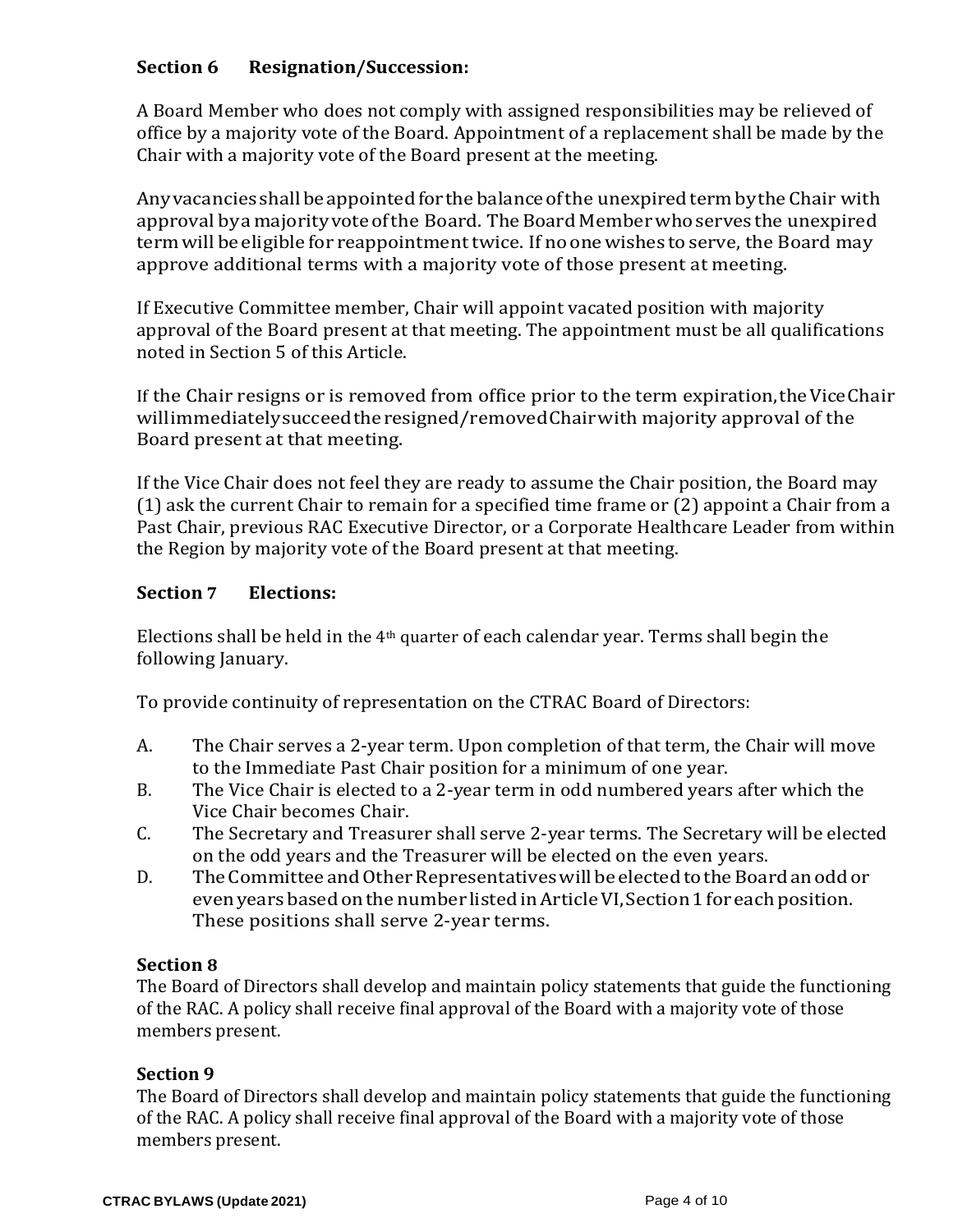## **Article VII- Election of Officers and Board of Directors**

## **Section 1**

At the 3<sup>rd</sup> quarter meeting of each year, nominations shall be requested from the General Assembly. Nominations will be accepted from the announcement until no later than 45 days from being open.

## **Section 2**

Nominations shall be provided to the General Assembly at least 30 days prior to the 4th quarter meeting each year. The election of expired term Board of Directors shall be by open ballot during the  $4<sup>th</sup>$  quarter meeting each year.

## **Section 3**

The Executive Committee and Paid Staff will attempt to maintain equal representation by member entity and county of representation whenever possible. There is no intent for a member entity or county to have control of the Board of Directors.

## **Article VIII- Duties of Board Members**

## **Section 1 The Chair shall:**

- A. Preside at all meetings of the General Assembly, Board of Directors, and any special meetings.
- B. Facilitate development and achievement of organizational goals.<br>C. Make interim appointments as needed with the approval of the B
- Make interim appointments as needed with the approval of the Board of Directors.
- D. Sign all contracts with the RAC Staff or Designee, after approval of the Board of Directors.
- E. Represent this organization at the Texas Department of State Health Services RAC Chair's Meeting or identify a designee.

# **Section 2 • The Vice Chair shall:**<br>A. Preside over RAC actional

- A. Preside over RAC activities inthe absence ofthe Chair. Perform duties as assigned by the Chair.
- B. Assist in preparing any necessary reports or documentation required. Perform financial duties in the absence of the RAC Staff.

## **Section 3 The Secretary shall:**

- A. Sign minutes for Board and General Assembly meetings.<br>B. Handleallcorrespondence of the organization in the absence of the
- B. Handleallcorrespondenceoftheorganization in the absence of the RACS taff.<br>C. Assist in preparing any necessary reports or documentation requi
- Assist in preparing any necessary reports or documentation required.

## **Section 4 The Treasurer shall:**

- A. Review all financial business conducted by the RAC and perform monthly reconciliations.
- B. Assist in preparing any necessary reports or documentation required, including the Financial Status Reports.

## **Section 5 The Executive Committee shall:**

- A. Have the authority to hire paid staff.<br>B. Serve as the Nomination Committee.
- Serve as the Nomination Committee, if needed.
- C. Serve as the Purchasing Body for any capital expenditures.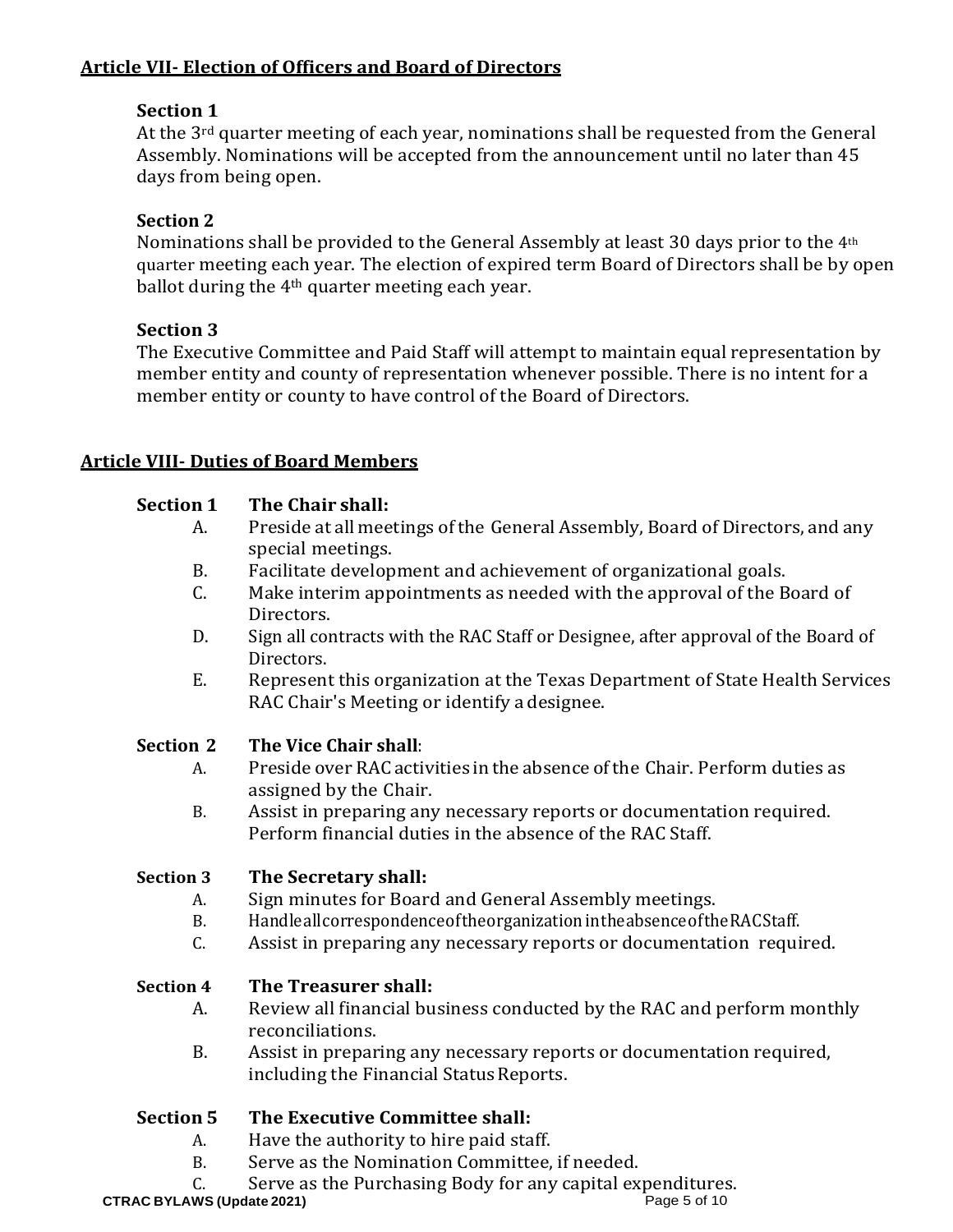#### **Section 6 The Committee Representative shall:**

- A. Maintain a working knowledge of activities of their respective committees.<br>B. Shall provide committee reports to the Board as needed.
- Shall provide committee reports to the Board as needed.

#### **Article IX - Standing Committees**

#### **Section 1 The Standing Committees and their missions are as follows:**

#### **EMS Operations Committee**

• To serve as a liaison for pre-hospital providers within this Region to include the monitoring of system development, coordination of activities, performance improvement, and pre-hospital training.

#### **Central Texas Healthcare Coalition Emergency Preparedness &Response Committee**

• Tocoordinate preparedness and responses toacute medical mass casualty and disaster situations.

#### **Cardiac Committee**

- To serve as a liaison between health care facilities within this region to include the monitoring of system development, coordination of activities, performance improvement, facility designations and hospital training.
- To provide ongoing performance assessment and improvement activities designed objectively and systematically monitor and evaluate the quality of acute care patient care through system analysis to identify and pursue opportunities to improve patient care.

#### **Stroke Committee**

- To serve as a liaison between health care facilities within this region to include the monitoring of system development, coordination of activities, performance improvement, facility designations and hospital training.
- To provide ongoing performance assessment and improvement activities designed objectively and systematically monitor and evaluate the quality of acute care patient care through system analysis to identify and pursue opportunities to improve patient care.

#### **Trauma Systems Committee**

- To serve as a liaison between health care facilities within this region to include the monitoring of system development, coordination of activities, performance improvement, facility designations and hospital training.
- To provide ongoing performance assessment and improvement activities designed objectively and systematically monitor and evaluate the quality of acute care patient care through system analysis to identify and pursue opportunities to improve patient care.

#### **Perinatal Committee**

- To serve as a liaison between health care facilities within this region to include the monitoring of system development, coordination of activities, performance improvement, facility designations and hospital training.
- To provide ongoing performance assessment and improvement activities designed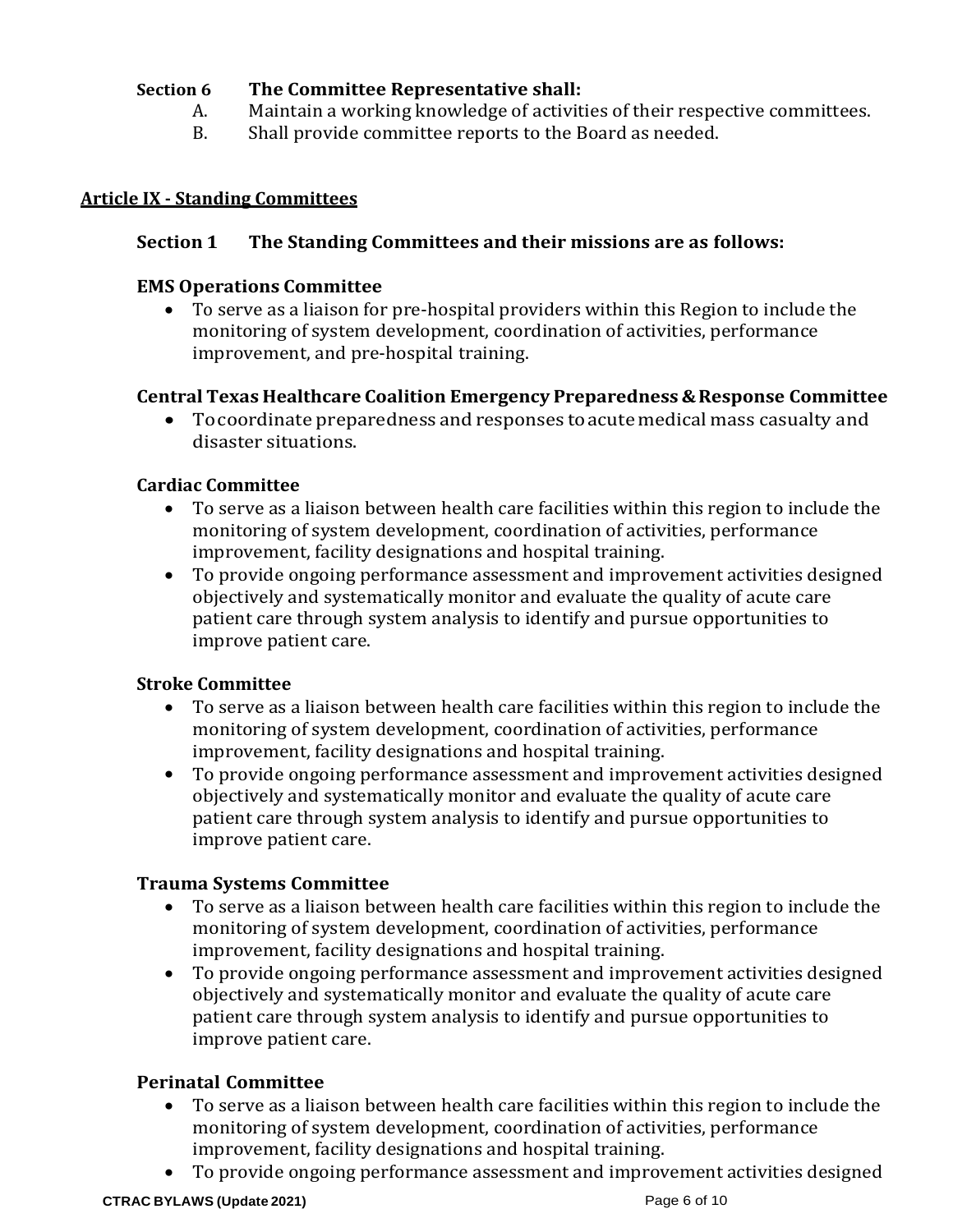objectively and systematically monitor and evaluate the quality of acute care patient care through system analysis to identify and pursue opportunities to improve patient care.

#### **Medical Advisory Committee**

- To monitor the performance of identified performance improvement indicators as it relates to the quality of patient care.
- Make recommendationsregardingsystemenhancementand/or improvements.
- Inter-local liaison committees may be formed to provide comprehensive review of issues with greater local participation.
- Information/inquiries may be originated at either the Medical Advisory Committee or the other committees. In either case, the summary of discussions will be reflected in the minutes of theMedical Advisory Committees.

### **Section 2**

Each standing committee shall have an identified chair which will be selected by the membership of that committee annually. This process will occur in December of each year in conjunction with the election of Officers and Board of Directors. A committee may change its election process by making a recommendation to the Board of Directors for approval with the reason for the deviation.

### **Section 3**

Each standing committee shall have at least 3 meetings per year and keep minutes of each meeting with exception of performance improvement which is under protection. Meeting minutes may be obtained by any RAC member from the RAC Staff. The minutes may be provided either in hard copy or electronically.

## **Article X - General Assembly Meetings**

**Section 1 Quorum:** At least 50% plus one (1) hospital located in the Region; 50% plus one  $(1)$  of the transport EMS providers working in the Region; one  $(1)$  CTRAC Executive Committee member; and three (3) Board of Directors not including the Executive Committee member, shall constitute a quorum for a General Assembly meeting.

**Section 2 Meetings:** The General Assembly shall meet at least three (3) times per year. Any memberofthe CTRAC Executive Committee maycallaspecial meeting. Aminimum of a 72-hour notice which will be provided electronically to all members on the General Assembly email list serve.

## **Article XI - Finance and Fiscal Responsibility Standards**

#### **Section 1**

The Central Texas Regional Advisory Council's fiscal year shall begin January 1 of each year and end December 31 of each year. An external audit shall be completed in accordance with State and Federal regulations.

#### **Section 2**

The Board shall operate as the Finance/Audit Committee. Budget preparation is achieved through needs assessments provided by the RAC committees as well as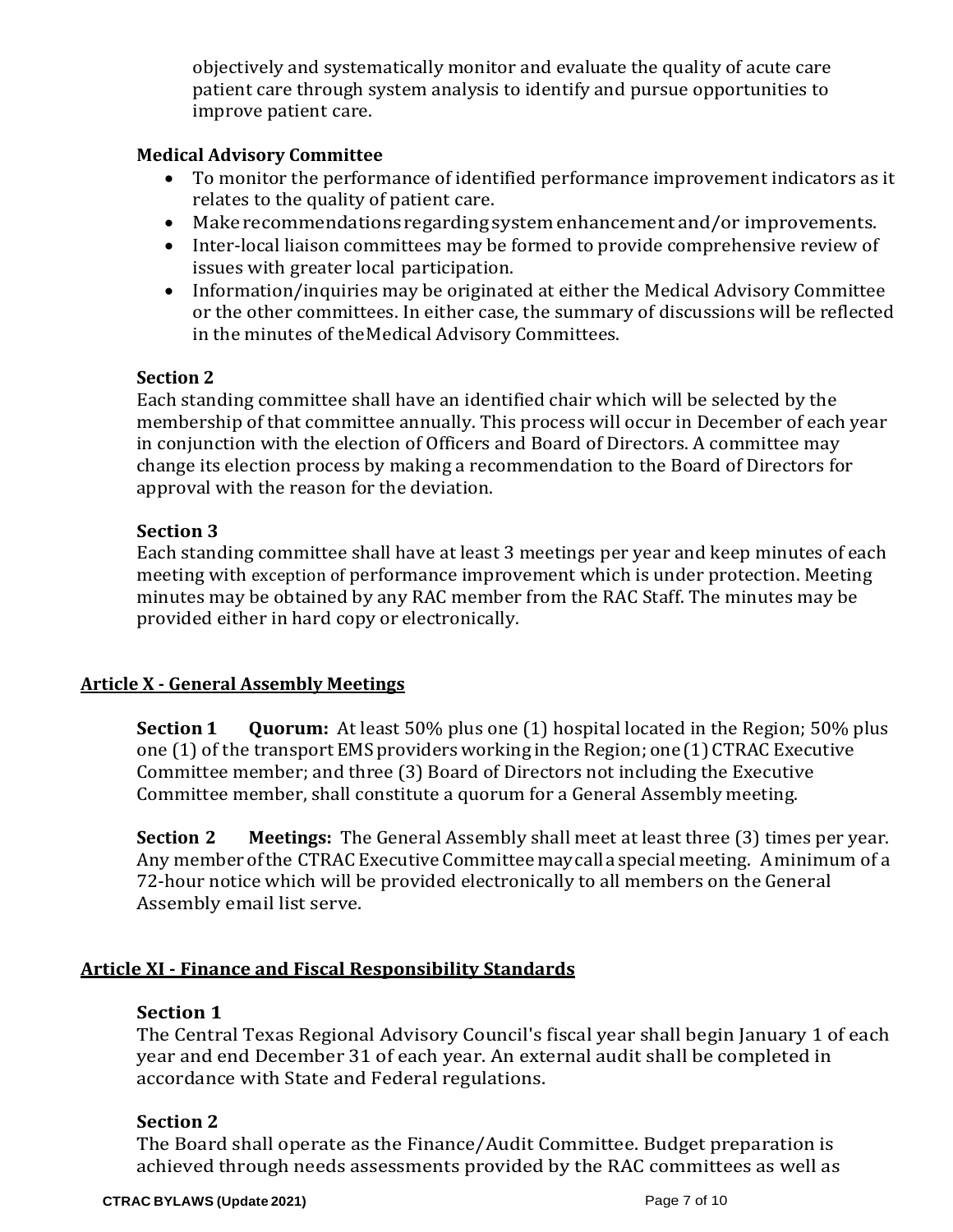strategic direction provided by the Board. The Budget will be completed by the RAC Staff and Treasurer then presented to Board for approval and then for ratification at the 4th quarter General Assembly meeting.

## **Section 3**

All Checks must have two signatures. These signatures may be any combination of the CTRAC Executive Committee and the RAC Staff, excluding the Treasurer. The RAC will maintain a minimum of two (2) checking accounts ("restricted" & "unrestricted") and may establish additional accounts as needed with approval of the CTRAC Executive Committee.

#### **Section 4**

In addition to approved budget expenditures, approval of non-budgeted expenditures must conform to the following schedule:

## Amount<br>A. \$0

- A. \$0.00 \$1500.00 Approval Chair Only\*<br>B. \$1500.01 \$25.000.00 Approval Majori
- B. \$1500.01 \$25,000.00 Approval Majority Board of Directors<br>C. Over \$25.000.01 or Capital expenses (i.e. building. land. and ve
- Over \$25,000.01 or Capital expenses (i.e. building, land, and vehicles) -Approval majority roll call vote

\*In the absence of the Chair, expenditures from \$0.00 - \$1500.00 may be approved with the agreement of the remaining CTRAC Executive Committee.

### **Section 5**

Any grant funds and/or resources received by the CTRAC will only be made available to those member entities that are active participants in CTRAC. Exceptions to this rule may be made at the discretion of the Board. Any member entity receiving funds and/or resources through and/or from CTRAC must provide required reports, support documents etc. as stated at the time the funds/resources are received by the member entity. Failure to comply will result in ineligibility of funding through and/or from CTRAC for a period of not less than one (1) fiscal year funding cycle. Distribution of funds will be in accordance with State and Federal regulations.

#### **Section 6**

All contract/grant funds shall be considered "restricted". "Restricted funds" are defined as those funds that must be utilized as provided in a full executed contract, grant application and/or award notice, or directed donation.

Any funds received that have not been "restricted" shall be considered "unrestricted" and may be utilized for any type of expenditure. "Unrestricted funds" shall include but not limited to dues, donations, etc.

## **Article XIII - Alternative Dispute Resolution (ADR) Process**

## **Section 1**

A. Any provider or individual representing a provider, service, or hospital that has a dispute in connection with another provider or the RAC itself (e.g., bylaws, Emergency Healthcare System Plan, guidelines and protocols, etc.) may formally voice its disapproval in writing. The written document will be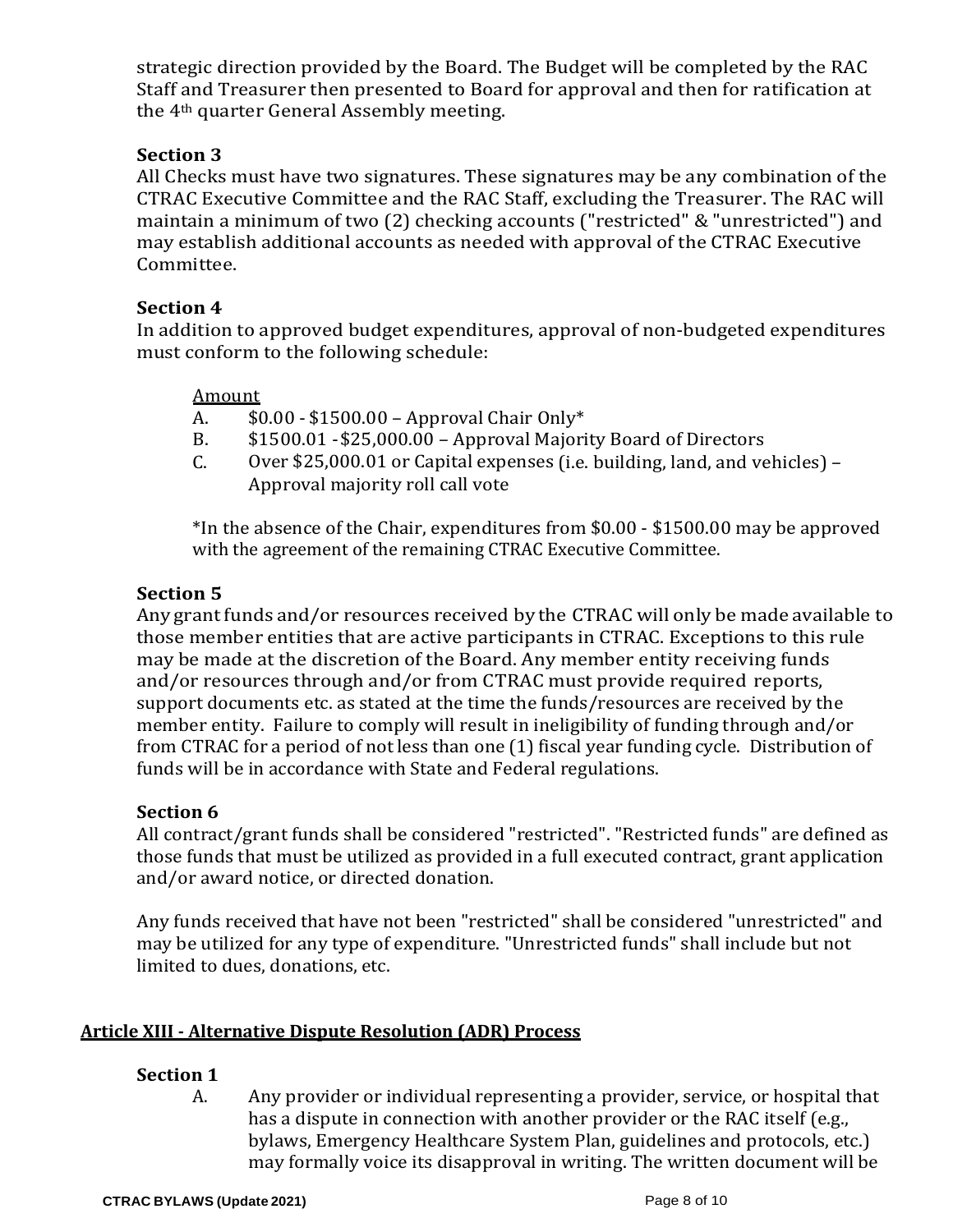addressed by the Chair of the RAC and/or the RAC Staff.

- B. A formal protest must contain the following information: a specific statement of the situation that contains the description of each issue and a proposed solution to resolve the matter(s).
- C. Aneutral or impartial groupwith novested interestinthe outcome ofthe dispute will beassembled to reviewthe issue. Thisgroup maysolicit written responses to the dispute from interested parties. If the dispute is not resolved by mutual agreement, the group will issue a written determination,within thirty (30) days of receipt of all pertinent data.
- D. Party or parties may appeal the determination by the group and ask that the issue be brought before the General Assembly for a final determination. The party or parties have no later than ten (10) working days after the determination to submit the request for secondary review. The secondary review will be limited to the original determination. The appeal must be mailed or hand-delivered in a timely manner. In the event the appeal is not timely in delivery, it will not be considered. If not considered, the party or parties willbenotifiedinwriting. The request must be submitted in writing to the following address:

#### CTRAC 2180 N. Main St., Suite H-5 Belton, TX 76513

#### **Article XIV – Amendments**

#### **Section 1 Bylaws:**

The bylaws may be adopted, amended, or revised by an affirmative vote of two- thirds of the General Assembly voting members present at the meeting. Proposed amendments and revisions must be submitted to a CTRAC Executive Committee member or the RAC Staff at any point but will only be reviewed by the Board at its September Board Meeting. All proposed bylaw revisions and/or changes will be submitted to the General Assembly Membership via United States Postal Service, through the CTRAC email list-serve, or available on the CTRAC website (30) days prior to action.

A roll vote shall be taken for approval of the bylaws. Approval will constitute a 2/3 affirmative vote of voting members presents at that meeting.

**Section 2 Emergency Healthcare System Plan:** The RAC will maintain an Emergency Healthcare System Plan that will annually update the CTRAC Emergency Healthcare System Plan.Amajority voteofthe Board of Directors and ratification by a majority vote of the General Assembly shall constitute approval of the Emergency Healthcare System Plan. The Emergency Healthcare System Plan shall be reviewed at least once per calendar year.

#### **Article XV - Administrative Operations**

#### **Section 1**

Basic Robert's Rules of Order should be used as a guide for all meetings administered by the RAC.

#### **Section 2**

**CTRAC BYLAWS (Update 2021)** Page 9 of 10 CTRAC members may obtain copies of financial records, 990s, audit findings, etc. within 10 business days of written request received by the RAC Staff or Chair in accordance with all